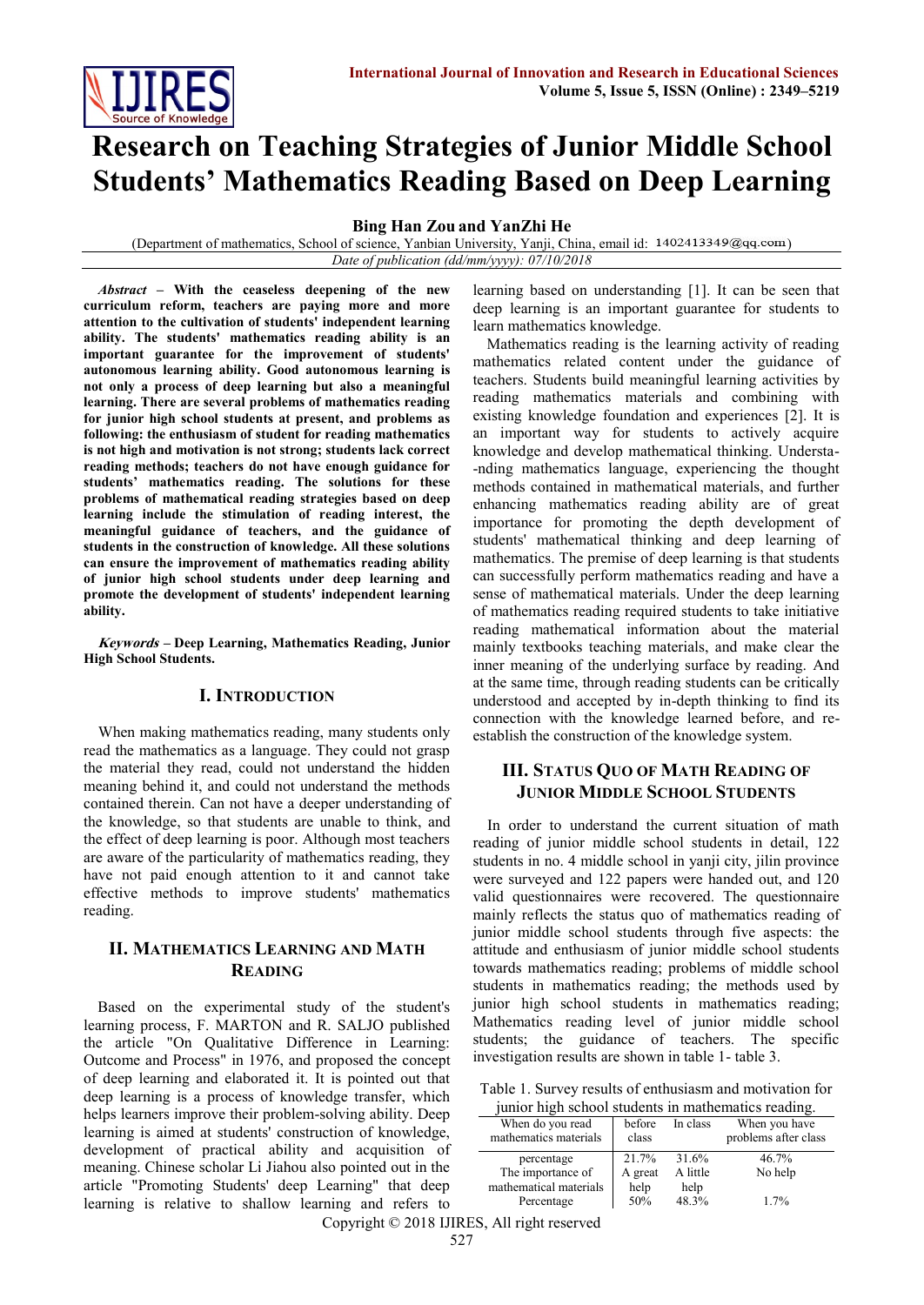

| Make mistakes without<br>understanding the meaning of the<br>Never had<br>Have been, but rarely<br>Often<br>question<br>1.7%<br>58.3%<br>40%<br>percentage<br>Mathematical<br>What part of the content is difficult<br>Mathematical terms,<br>Examples and problem<br>Theorem proving<br>to read when reading<br>solving process<br>symbolic language<br>concepts<br>38.3%<br>23.3%<br>11.7%<br>26.7%<br>percentage<br>Are the methods used to read<br>Not the same, I have<br>Same, all use one |                                     |                   |                 |  |
|--------------------------------------------------------------------------------------------------------------------------------------------------------------------------------------------------------------------------------------------------------------------------------------------------------------------------------------------------------------------------------------------------------------------------------------------------------------------------------------------------|-------------------------------------|-------------------|-----------------|--|
|                                                                                                                                                                                                                                                                                                                                                                                                                                                                                                  |                                     |                   |                 |  |
|                                                                                                                                                                                                                                                                                                                                                                                                                                                                                                  |                                     |                   |                 |  |
|                                                                                                                                                                                                                                                                                                                                                                                                                                                                                                  |                                     |                   |                 |  |
|                                                                                                                                                                                                                                                                                                                                                                                                                                                                                                  |                                     |                   |                 |  |
| method<br>the same?                                                                                                                                                                                                                                                                                                                                                                                                                                                                              | mathematical and literary materials | different methods | Have no methods |  |
| 40%<br>15%<br>45%<br>percentage                                                                                                                                                                                                                                                                                                                                                                                                                                                                  |                                     |                   |                 |  |
| 23.3%<br>38.3%<br>$11.7\%$<br>26.7%<br>percentage                                                                                                                                                                                                                                                                                                                                                                                                                                                |                                     |                   |                 |  |

Table 2. Students' math reading methods and survey results.

|  |  | Table 3. Survey results of teachers' mathematics reading guidance. |
|--|--|--------------------------------------------------------------------|
|  |  |                                                                    |

|                                                               |               | --- <i>o o</i> --------- |         |
|---------------------------------------------------------------|---------------|--------------------------|---------|
| The teacher will arrange the tasks<br>of mathematics reading. | Always        | sometimes will           | No task |
|                                                               |               |                          |         |
| percentage                                                    | 20%           | 58.3%                    | 21.7%   |
| There will be time for reading in<br>class                    | There will be | sometimes will           | No time |
| percentage                                                    | 35%           | 48.3%                    | 16.7%   |

Table 1 shows that students are not highly motivated to read math and have low motivation. Only 21.7% of the students read math materials actively before class, and nearly half of the students only remembered to read the materials when they encountered problems. Fifty percent of the students realized the importance of reading math materials. This result shows that some students, although aware of the necessity and importance of math reading to their learning of math, fail to keep up with their selfconsciousness and are not active enough in acquiring knowledge. They just follow the teacher's steps and ignore the cultivation and improvement of their cognitive ability and learning ability.

Table 2 shows that students lack correct reading methods, resulting in the inability to effectively solve reading difficulties and problems. Students have reading problems in different parts of the math materials. Basically, they have problems due to their inability to understand the meaning of the questions. Even 40% of students often have this situation. And more than half of the students did not have the correct way to read. This result indicates that many students still do not understand the characteristics of mathematics reading, and cannot dig out deeper meaning and thoughts contained therein, and cannot carry on the deep learning. It leads students to interpret the math materials in accordance with the common method of reading literature materials, thus making students unable to understand the questions and extract effective information in the math reading.

Table 3 shows that teachers are not enough to guide students in mathematics. The reading tasks assigned by teachers are not regular, which is not good enough to guide students to read independently, which is not conducive to them to develop the habit of independent reading. Some teachers will leave some time for students to read the textbook in class, but the effect is not achieved. Because junior high school students are in the stage of formal operation, their thinking is transferred from image thinking and abstract thinking to dialectical thinking, but their thinking is still inseparable from perceptual experience. When they suddenly come into contact with abstract knowledge that has been separated from specific situations, they will show certain difficulties, and it is difficult to understand and process. Mathematical reading is easy to stay on the superficial surface, which is not conducive to the development of in-depth mathematical learning. This requires teachers to give them effective reading guidance, guide them to grasp the correct reading methods, and realize the importance of mathematics reading.

# **IV. TEACHING STRATEGY OF MATHEMATICS READING BASED ON DEEP LEARNING**

# A. *Reading Interest Motivation Strategy*

First of all, create a teaching situation that attracts students to read actively. The key to starting math reading is to make students interested in math reading. Teachers' classroom teaching should make timely and correct adjustments based on contemporary education and teaching concepts, and establish an equal and relaxed learning environment. Before the students read, the teacher should appropriately creates some problem situations, which can induce and maintain the students' reading interest. Thinking and answering by showing the phenomenon of conflict with students can also attract students to read actively [3]. It is best to use the topics that

Copyright © 2018 IJIRES, All right reserved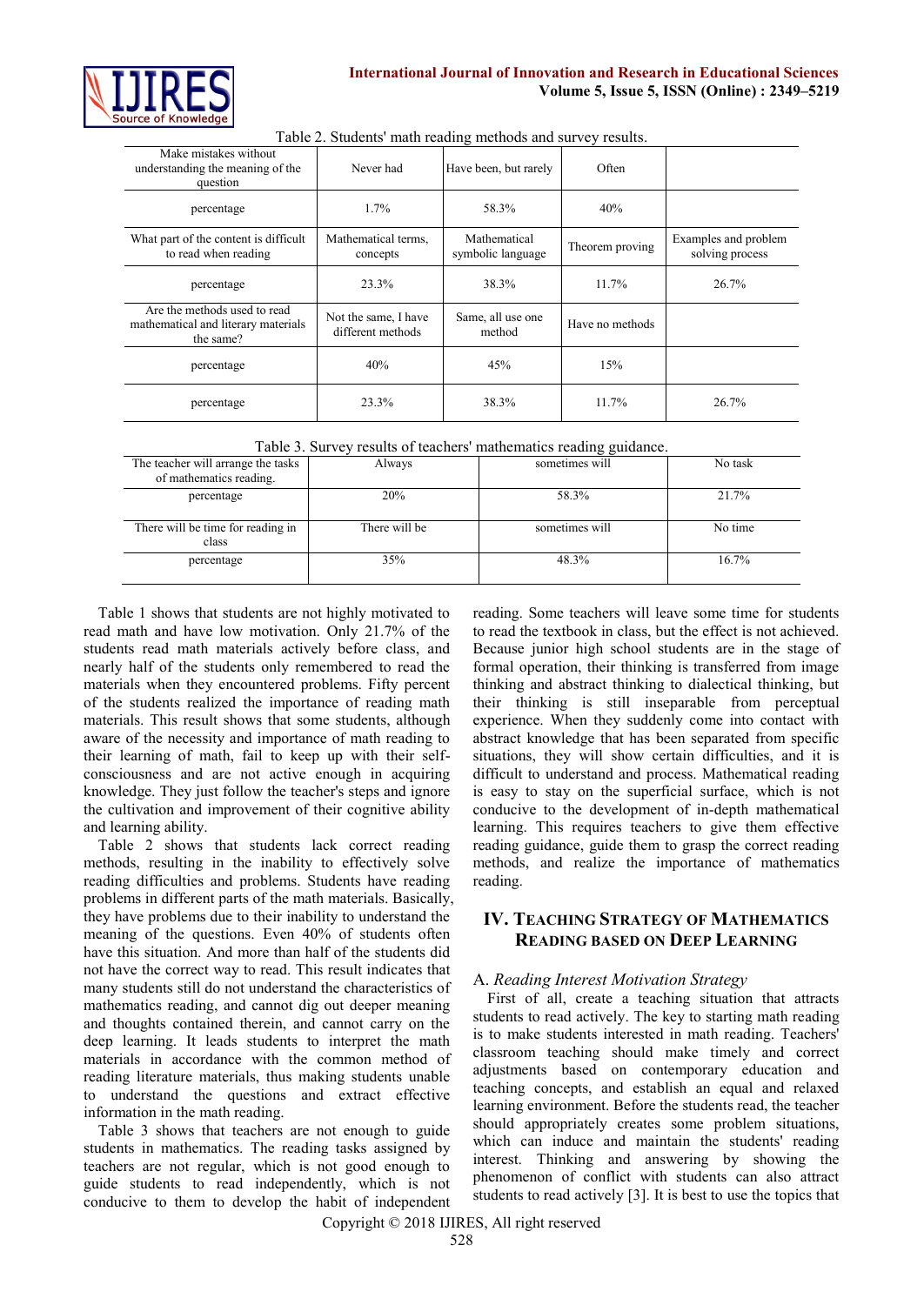

students can see everywhere or experience in person to attract students to read actively, pay attention to the actual problem of teaching situations which be created should be suitable for students to integrate, not too difficult or too easy, to be targeted, inspired and creative. In this way, the vividness, reality and usefulness of mathematics will be perceived by students, thus stimulating students' curiosity and reading interest, which will help students to take the initiative to perform mathematics reading.

Next then, teachers should add meaningful teaching materials. Mathematics has many special characteristics that other disciplines do not have. Therefore, in order to promote the in-depth and meaningful development of students' mathematics learning, it is especially important to cultivate students' mathematics reading ability. Mathematics is composed of mathematical symbols and their various organic combinations, and because of its unique ideological content, abstractness, logicality and other disciplinary characteristics, it is easy to bring a boring feeling to people, and it is difficult to make people interested. The new curriculum standard clearly states that students' mathematics learning content should be realistic, meaningful and challenging. Therefore, mathematics teachers should properly supplement the mathematics learning content with some realistic materials to attract students' attention and stimulate mathematics reading interest [4]. For example, in the intersection line and parallel line section, teachers can insert road maps to attract students' attention and allow students to introduce new content by finding interlaced and parallel roads. Guided by the illustrations to inspire students to be more intuitive, to make students have a deep impression of new knowledge, and to improve students' ability to solve problems.

#### B*. Meaning Guidance Strategy*

First, infiltrate reading methods through classroom teaching. Learning mathematics concepts, theorems, formulas, and rules is the primary content of learning mathematics. Through the classroom teaching in these aspects, the students' reading ability is subtly cultivated, and students can find the entry point for deep learning. First, guide students through reading. Teachers can draw a reading outline on the overall knowledge and difficulties in this section, so that students can read and think about the textbooks under the guidance [5]. Secondly, the students are instructed to read out the details, and carefully read the descriptions of the reasoning and proofing steps in the mathematics textbooks with high rigor and logic. This requires teachers to properly analyze the teaching materials and guide them in a timely manner in necessary places so that students can understand the knowledge in the textbooks and understand the meaning of their contents. Through taking in the impact of circumstances, the students slowly learn the mathematics reading method. Finally, on the basis of the successful completion of the first two, the mathematics reading content can be gradually enriched according to the cognitive characteris- -tics of junior high school students. It can be the material that students are interested in or the mathematics problems raised by the students. Let the students learn independently, and then the knowledge they have learned will be integrated.

Second, develop mathematics reading ability in the pro- -cess of solving problems. An important part of mathematics teaching is the application of knowledge, using mathematical knowledge to solve practical problems. Usually this process is mainly based on the explanation of examples and exercises. Teachers should grasp this pivotal moment. In the process of analyzing examples and exercises, students should be taught to read the questions, dig out the deeper meanings contained in the materials, and cultivate students' mathematics reading ability. Teachers should let students develop the habit of diligent thinking, let students learn to deliberate on a question and read in thinking, so as to improve students' reading comprehension ability. Guide students to explore the data, key sentences and types of questions in the title, and compare them with similar situations that have been encountered before, so that when students read the questions, they will reflect the concepts related to them in time. And then construct a preliminary framework to solve the problem. Then they will screen the known conditions of the stem and pay attention to clarifying the relationship between each condition. Finally, summarize the information that has been obtained, and grasp the key data to establish a scientific and reasonable models of solving mathematical problems.

## C. *Knowledge Construction Strategy*

Firstly, the teacher should guide the students to ask questions. In the reading of mathematical concepts, teachers can guide students to ask questions. Through the questioning of the knowledge on the textbook concept theorem, students can form the attitude and method of inquiry, so as to help students to understand the nature of the problem through the surface of the problem, help students to transfer knowledge, and enable them to actively construct the knowledge context and knowledge systems suitable for their own learning. So as to achieve deeper learning in mathematics. Through self-questioning of mathematical examples, they can standardize the rigor of their own problem-solving steps and thinking methods. By self-questioning the difficult questions of reading, students can think in the mathematics classroom actively, recognize their own thinking process, and promote the development of students' flexible thinking, thus achieving deep and independent learning.

Secondly, consciously guide students to take notes. Teachers should consciously infiltrate the importance of taking notes on the reading, learning, and thinking in the classroom. In the class, students are given the task of arranging the corresponding summaries for the rest of the time or under the class. The students are set to establish good habits in a subtle way. Over time, they can achieve the purpose of self-organizing knowledge. After refining and categorizing the content of mathematical materials, it is helpful for students to review old knowledge and think about new knowledge, thus enriching and improving their existing knowledge system. For example, after learning the judgment of a completely equal triangle, the method theorem for determining the equality of two triangles can